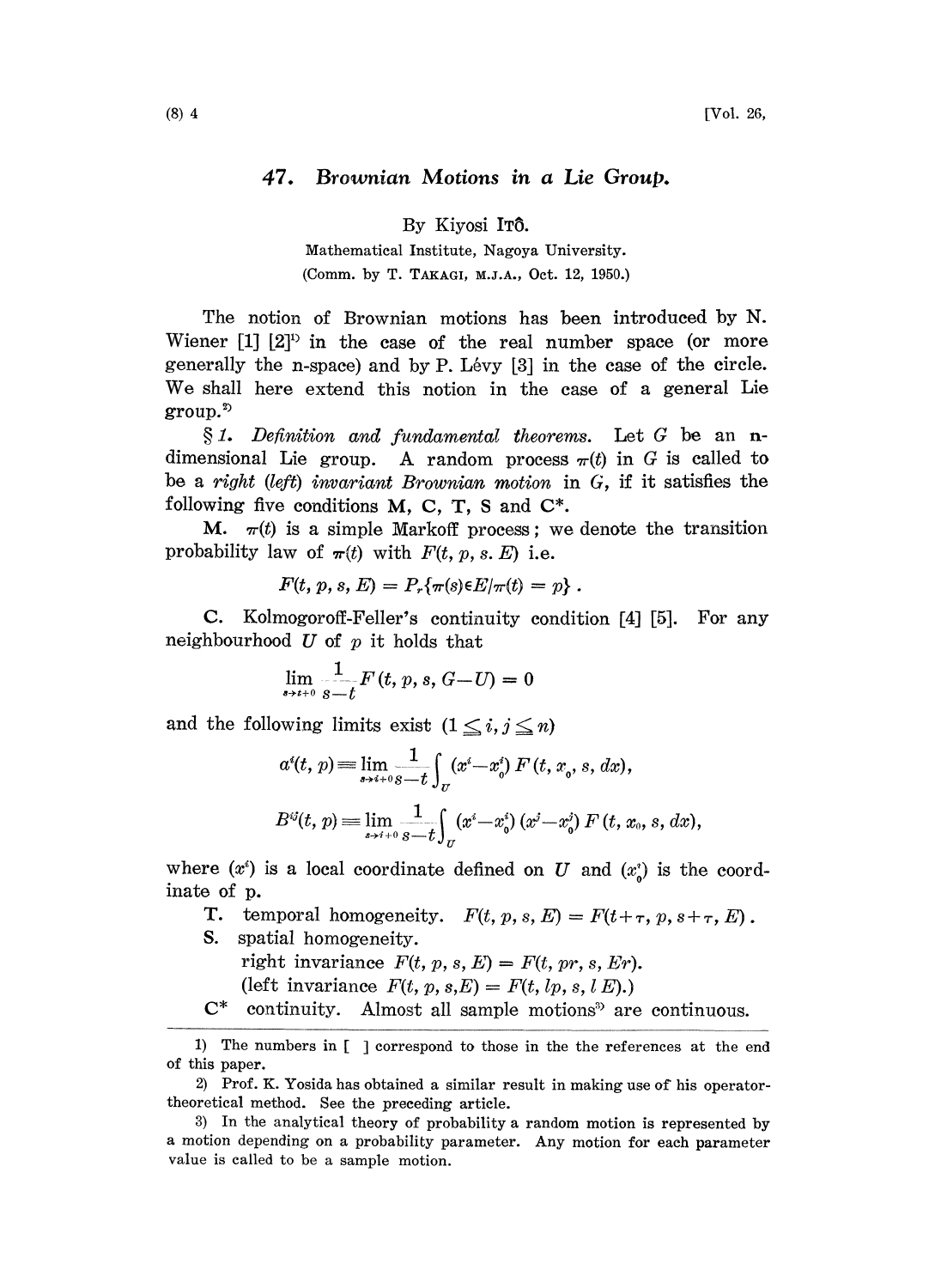By <sup>a</sup> Brownian motion in G we understand <sup>a</sup> right invariant one or <sup>a</sup> left invariant one. A both-sides invariant Brownian motion is defined as a Brownian motion which is right invariant as well as left invariant.

Now, put

$$
(1.1) \tD_{t}f(p) = \lim_{s \to t} \frac{1}{s-t} \int_{a} (f(q) - f(p)) F(t, p, s, dq).
$$

Then we see by C and T that  $D_t f(p)$  is written as

(1.1. a) 
$$
D_{\iota}f(p) = a^{\iota}(p) \frac{\partial f}{\partial x^{\iota}}(p) + \frac{1}{2} B^{\iota j}(p) \frac{\partial^2 f}{\partial x^{\iota} \partial x^j}(p)^{\iota j}
$$

for any bounded function  $f(p)$  of class  $C_2$ , where  $||B^{ij}(p)||$  is a symmetric non-negative-definite matrix by virtue of

(1.1. b) \$\$B(p) lim (\$(\$--t) ) F(t, Zo, s, d) <sup>0</sup> +o 8t

namely that  $D$  is an elliptic differential operator in  $G$  independent of t. Therefore we may eliminate t and write simply as  $D$ .  $D$  is called to be the *generating operator* of the Brownian motion  $\pi(t)$ .

We shall here state several fundamental theorems.

Theorem 1. (Characterization of generating operators). Let D be any elliptic differential operator defined for any bounded function of class  $C_2$ . Then the following three conditions are equivalent to each other.

 $(G. 1)$  D is a generating operator of a right (left) invariant Brownian motion.

 $(G. 2)$  D commutes with any right (left) translation operator  $R_r(L_l)$ , where  $R_r f(p) = f(pr) (L_l f(p) = f(lp))$ .

 $(G. 3)$  D is expressible in the form:

(1.2) 
$$
D = A^i X_i + \frac{1}{2} B^{ij} X_i X_j
$$

 $\frac{1}{2} B^{ij} X_i X_j$ <br>itesimal constant<br>al constant where  $\{X_i\}$  is a basis of the infinitesimal operators of left (right) translations and  $A^i$ ,  $B^{ij}$  are all real constants such that the matrix  $||B^{ij}||$  is a symmetric non-negative-definite one.

*Theorem 2.* (A generalization of the Fokker-Planck equation [6J). If we put

$$
f(s, p) = \int f(q) F(t, p, s, dq) \ (t \leq s)
$$

 $f(q)$  being a function of class  $C_2$  which vanishes outsides of a

<sup>4)</sup> We shall eliminate the summation sign  $\Sigma$  according to the usual rule of tensor caluclus.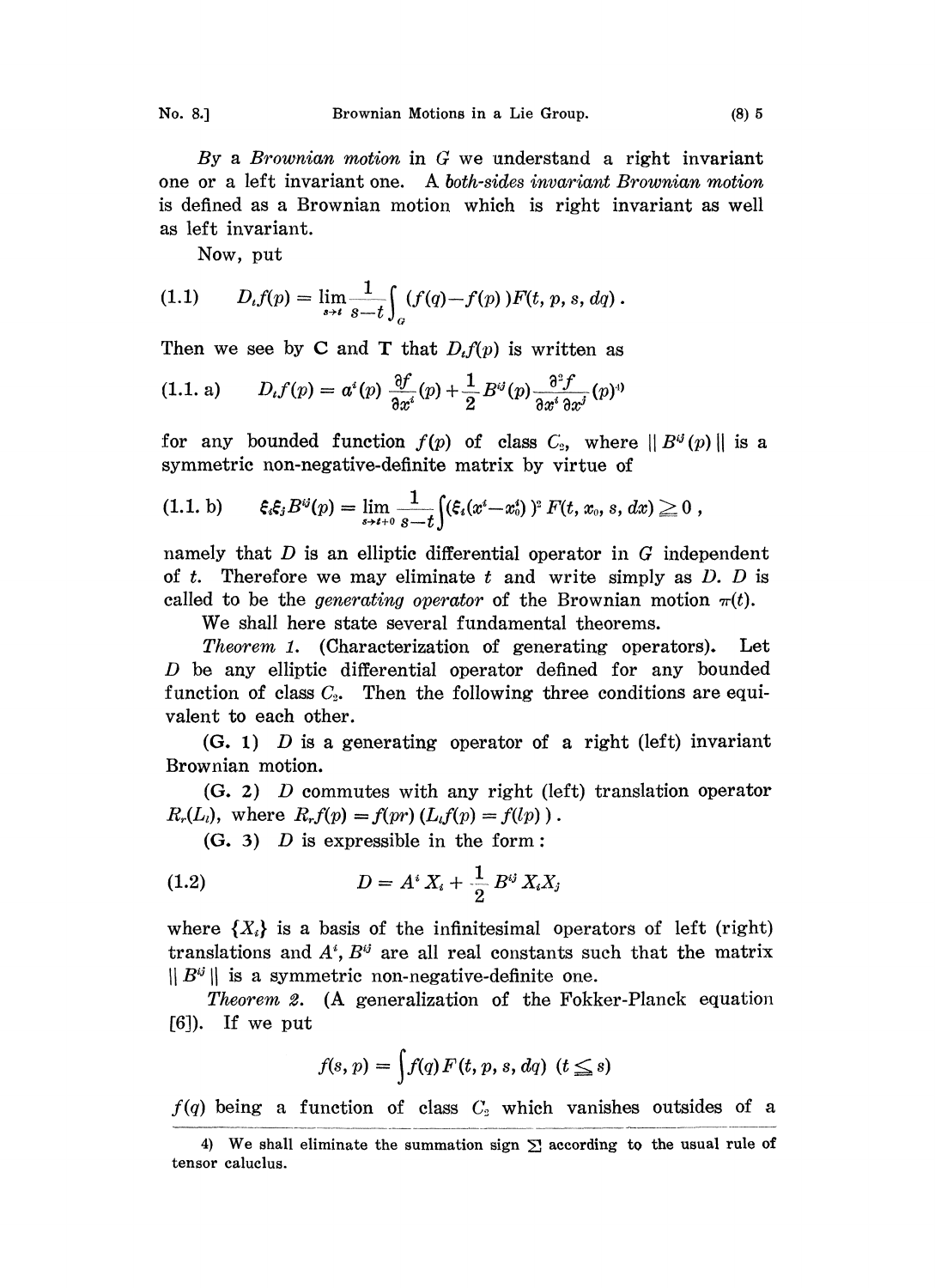compact set, then  $f(s, p)$  satisfies the following partial differential equation:

(1.3) 
$$
\frac{\partial}{\partial s} f(s, p) = Df(s, p)
$$

with the initial condition

$$
(1.4) \t f(t, p) = f(p).
$$

Theorem 3. (Uniqueness theorem). The transition probability law of a Brownian motion is uniquely determined by its generating operator.

*Theorem 4.* (A condition for the both-sides invariance). A necessary and sufficient condition that  $D$  be the generating operator of a both-sides invariant Brownian motion is that  $D$  is expressible in the form (2) such that  $\{A^i\}$  and  $\{B^{ij}\}$  satisfies, besides the above-<br>stated conditions,<br>(1.5)  $A^iC^i_{kj} = 0$ ,  $B^{ij}C^i_{kj} + B^{jl}C^i_{kj} = 0$   $(1 \leq i, k, l \leq n)$ .<br>Theorem 5, (A generalization of "differential" propert stated conditions,

$$
(1.5) \t\t AiCkji = 0, BijCkji + BiiCkji = 0 \t (1 \leq i, k, l \leq n).
$$

Theorem 5. (A generalization of "  $differential$ " property). Let  $\pi(t)$  be a right (left) invariant Brownian motion in G. Then

$$
\pi(s_i) \pi(t_i)^{-1} \left( \pi(t_i)^{-1} \pi(s_i) \right), \ i = 1, 2, \ldots, m,
$$

 $\pi(s_i) \, \pi(t_i)^{-1} \left( \pi(t_i)^{-1} \, \pi(s_i) \right), \; i=1,2,\ldots,m,$ are independent G-valued random variables for  $t_i < s_i \leq t_2 < s_2 \leq \ldots$  $\leq$   $t_m$   $<$   $s_m$ .

2. Prooj" of the theorems.

Proof of Th. 1. We shall consider only the case of right invariant Brownian motions. It is clear by the definition that (G. 1) implies  $(G. 2)$ . We shall prove that  $(G. 2)$  implies  $(G. 3)^{5}$ . By (G. 2) we have

$$
Df(r) = Rr Df(e) = DRrf(e) = Dfr(e), \text{ where } fr(p) = f(pr).
$$

By taking an adequate coordinate  $(x^i)$  around e we may assume that  $X_i$  is expressed as

$$
X_i g(x) = c_i^k(x) \frac{\partial g}{\partial x^k}(x), c_i^k(e) = \delta_i^k, x^i(e) = 0.
$$

Then we have

$$
Dg(e) = (A^i X_i + \frac{1}{2} B^{ij} X_i X_j) g(e) ,
$$

where

$$
A^i=a^i(e)\mathbf{-}\frac{1}{2}\,B^{jk}(e)\frac{\partial c^i_k}{\partial x^j}(e),\,B^{ij}=B^{ij}(e)\,.
$$

<sup>5)</sup> The author's original proof was the same in essential as that stated here but more complicated. He owes much to M. Kuranishi for the simplification of the proof.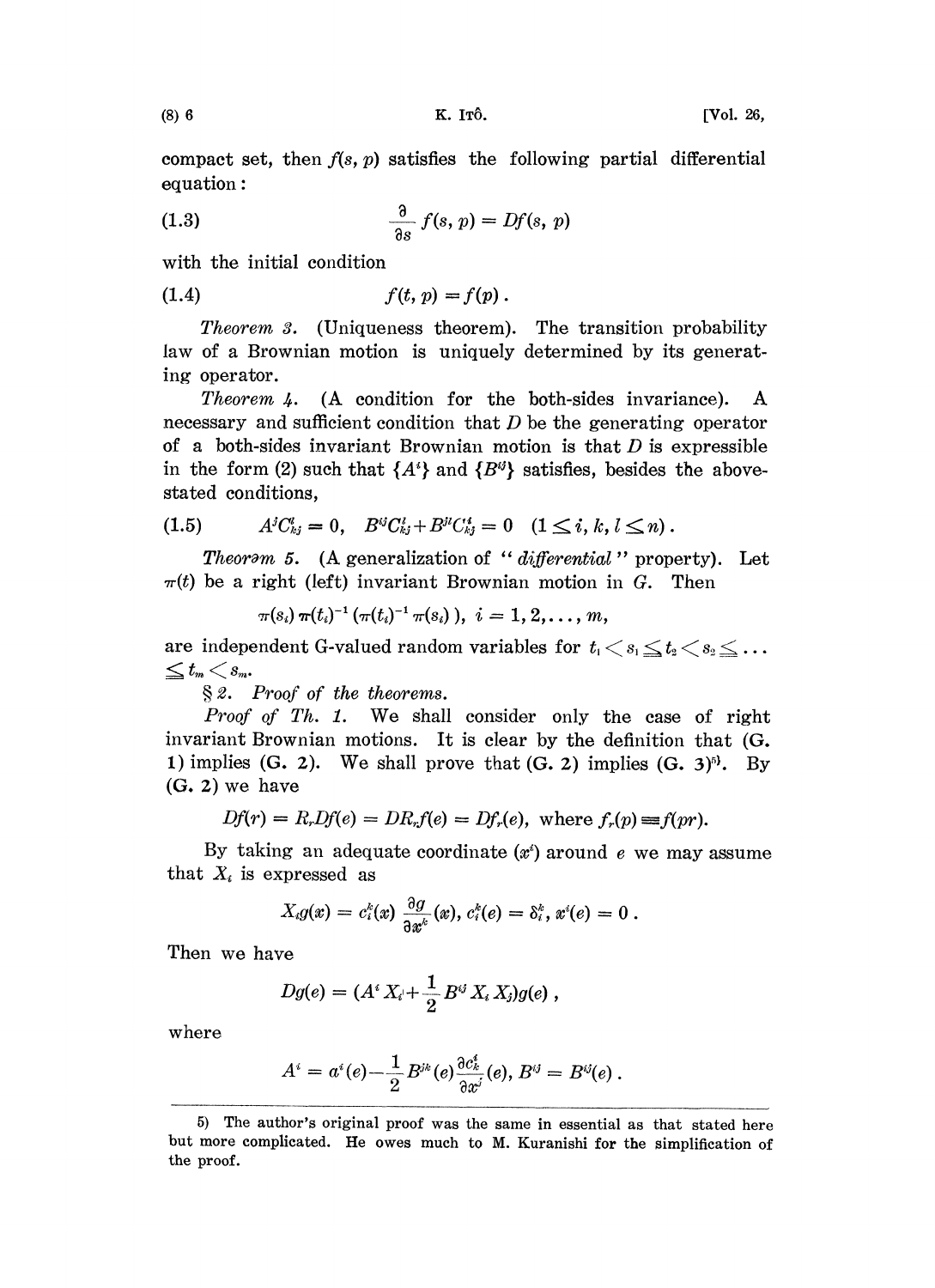$||B^{ij}||$  is clearly a symmetric non-negative-definite matrix by the definition.

Therefore  $Df_r(e)$  is written as

$$
Df_r(e) = (A^i X_i + \frac{1}{2} B^{ij} X_i X_j) f_r(e) ,
$$

where  $A^i$ ,  $B^{ij}$  satisfy the conditions stated in  $(G, 3)$ . In considering that  $X_i$  is an infinitesimal operators of left translations and so commutative with  $R_r$ , we obtain

$$
Df(r) = (A^i X_i + \frac{1}{2} B^{ij} X_i X_j) f_r(e) = (A^i X_i + \frac{1}{2} B^{ij} X_i X_j) f(r).
$$

Next, we shall prove that (G. 3) implies (G. 1). K. Yosida has shown, in making use of his operator theoretical method, that  $(G, 3)$ implies that  $D$  is the generating operator of a simple Markoff process which satisfies M, C, T and S. By the use of <sup>a</sup> stochastic differential equation  $[7]$  we shall here show that D is the generating operator of a right invariant Brownian motion, which satisfies  $C^*$  besides the above four conditions; this will mean that  $(G. 3)$ implies  $(G, 1)$ . We fix a *canonical coordinate* [7]  $(x^i)$  around e, and define a canonical coordinate around  $p$  by

$$
(2.1) \t\t xpi(qp) = xi(q), \t 1 \leq i \leq n.
$$

Then  $\{(x_p^i), p \in G\}$  is a *canonical coordinate system* [7]. By the above argument we see by (G. 2) that

(2.2) 
$$
Df(p) = \left(a^i \frac{\partial}{\partial x_p^i} + \frac{1}{2} B^{ij} \frac{\partial^2}{\partial x_p^i \partial x_p^j}\right) f(p),
$$

where  $a^i$ ,  $B^{ij}$  are all independent of p and  $||B^{ij}||$  is a nonnegative definite matrix. We fix a real matrix  $||b_j^i||$ , such that

$$
(2.3) \t\t bki bkj = Bij
$$

Now we shall consider an arbitrary local coordinate  $(x^i)$  whose coordinate neighbourhood contains  $p$ . For this coordinate we define

(2.4) 
$$
a^i(x) = a^j \frac{\partial x^i}{\partial x^j_p} + \frac{1}{2} b^j_k b^l_k \frac{\partial^2 x^i}{\partial x^j_p \partial x^l_p}, \ b^i_k(x) = b^j_k \frac{\partial x^i}{\partial x^j_p}.
$$

Then we have

$$
a^{i}(p)\frac{\partial f}{\partial x^{i}}(p) + \frac{1}{2}b^{*}_{k}(p)b^{j}_{k}(p)\frac{\partial^{2} f}{\partial x^{i}\partial x^{j}}(p)
$$
  
= 
$$
a^{i}(p)\frac{\partial f}{\partial x^{i}_{p}}(p) + \frac{1}{2}b^{i}_{k}(p)b^{j}_{k}(p)\frac{\partial^{2} f}{\partial x^{i}_{p}\partial x^{j}_{p}}(p) = Df(p).
$$

Since  $Df(p) = (A^i X_i + \frac{1}{2} B^{ij} X_i X_j) f(p)$  is independent of the special special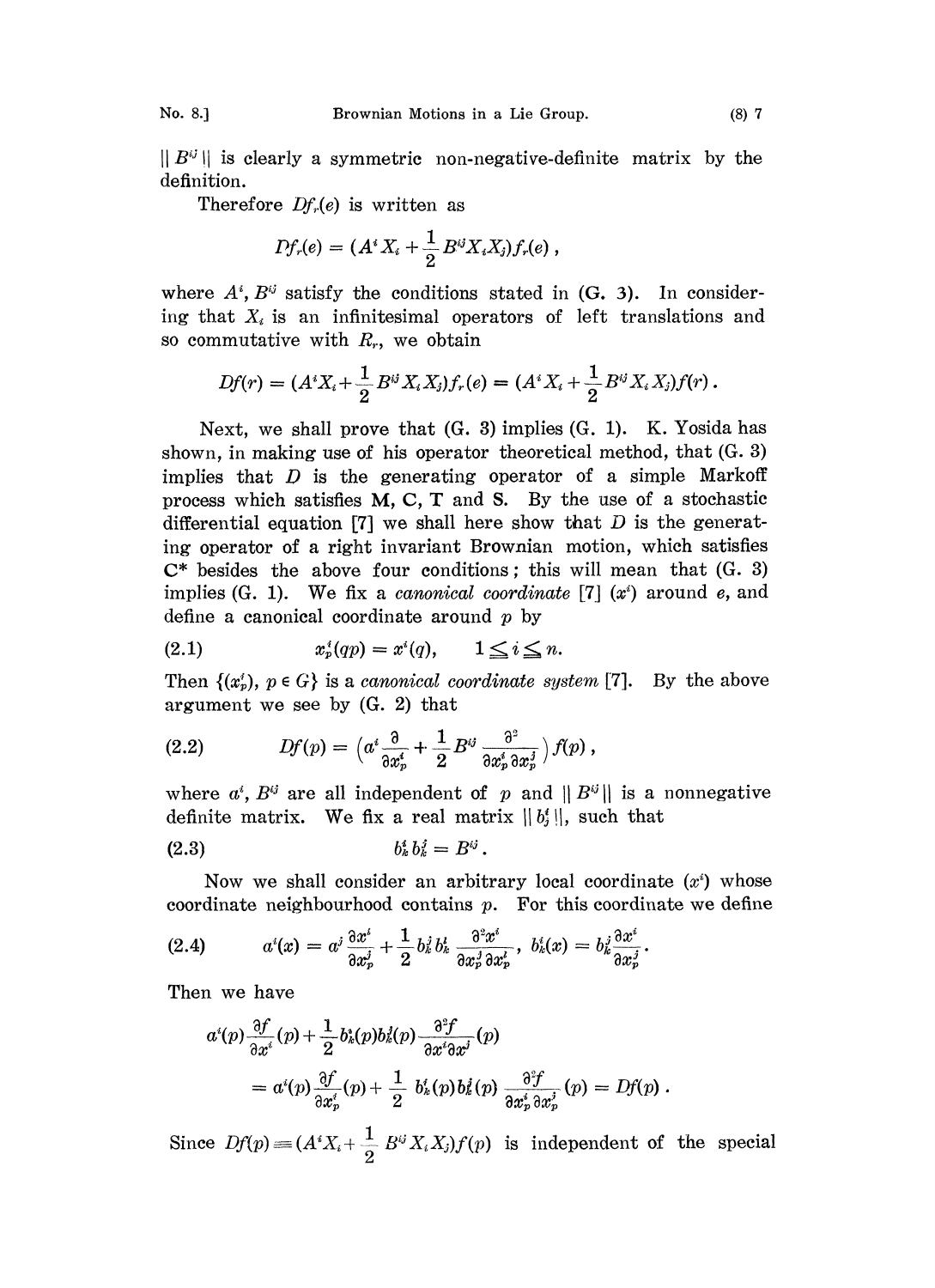choice of the local coordinate, it is so with the left side of the above equation. This implies that  $a'(x)$  is transformed in the following manner:

$$
(2.5. a) \qquad a^{-i}(x) = a^{i}(x)\frac{\partial \bar{x}^{i}}{\partial x^{j}} + \frac{1}{2}b^{i}_{i}(x)b^{k}_{i}(x)\frac{\partial^{2} \bar{x}^{i}}{\partial x^{j}\partial x^{k}}.
$$

 $b_i^*(x)$  is clearly transformed as follows by  $(2.4)$ :

(2.5. b) 
$$
\bar{b}_k^i(x) = b_k^j(x) \frac{\partial \bar{x}^i}{\partial x^j}
$$

Thus we may consider the following stochastic differential equation [7]:

(2.6) 
$$
d\xi^{i}(t) = a_{j}^{i}(\xi(t)) dt + b_{j}^{i}(\xi(t)) d\beta^{i}(t),
$$

 $(\xi^i(t))$  being a local coordinate of a random motion  $\pi(t)$  in G.

In order to show the existence of the solution of this equation we shall verify the conditions  $(3.8)$ ,  $(3.9)$  and  $(3.10)$  in Theorem 3.1 in  $[7]$ .  $(3.9)$  and  $(3.10)$  are evident. We shall easily verify  $(3.8)$  in considering that  $a^i(x)$ ,  $b^i(x)$  is determined by the same expression around every point with respect to the above canonical coordinate system by virtue of the definitions.

By Theorem 3.2 in [7] we see that the solution  $\pi(t)$  is a continuous simple Markoff process whose transition probability law  $F(t, p, s, E)$  satifies

(2.7) 
$$
\lim_{s \to t+0} \frac{1}{s-t} \int (f(q) - f(p)) F(t, p, s, dq)
$$

$$
= a^{i}(p) \frac{\partial f}{\partial x^{i}}(p) + \frac{1}{2} b^{i}_{k}(p) b^{j}_{k}(p) \frac{\partial^{2} f}{\partial x^{i} \partial x^{j}}(p) = Df(p).
$$

Thus we see that  $\pi(t)$  satisfies the conditions M, C, C\* in § 1. By comparing the solution of (2.6) with the initial condition:

$$
(2.8. a) \qquad \qquad \pi(t) = p
$$

with the solution of the same equation with the initial condition:

$$
(2.8. b) \t\t \pi(t+\sigma) = p
$$

and in remembering the temporal homogeneity of  $(\beta^{i}(t))$ , we can easily verify that  $\pi(t)$  is temporally homogeneous. In order to show the spatial homogeneity we need only to remember that, if  $\pi(\tau)$  is the solution of (2.6) with the initial condition:  $\pi(t) = p$ , then  $\pi^*(\tau) = \pi(\tau)r$  is the solution of (2.6) with  $\pi^*(t) = pr$ .

Proof of Th. 2. By the right-invariance we see that

$$
f(s, p) = \int f(q \cdot p) F(t, p, s, dq \cdot p) = \int f(q \cdot p) F(t, e, s, dq),
$$

which implies that  $f(s, p)$  is a bounded function of class  $C_2$  in p.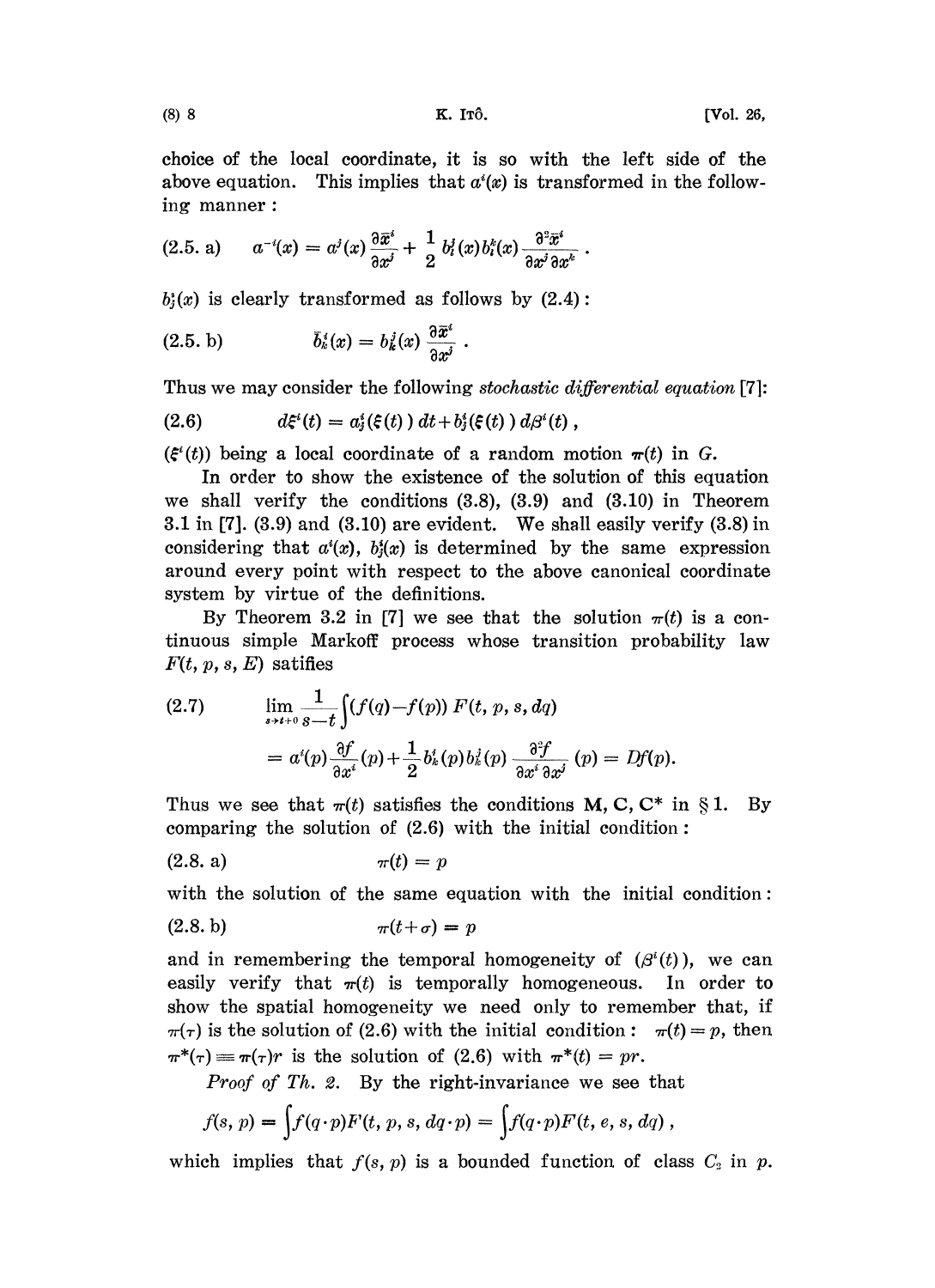By the temporal homogeneity we have

$$
f(s+4, p) = \int f(q)F(t, p, s+4, dq)
$$
  
= 
$$
\int \int f(q)F(t, p, t+4, dr)F(t+4, r, s+4, dq)
$$
  
= 
$$
\int \int f(q)F(t, p, t+4, dr)F(t, r, s, dq)
$$
  
= 
$$
\int f(s, r)F(t, p, t+4, dr)
$$

and so

$$
f(s+1, p) - f(s, p) = \int (f(s, r) - f(s, p)) F(t, p, t+A, dr)
$$

and accordingly

$$
\lim_{\Delta \to +0} \frac{f(s+A, p)-f(s, p)}{\Delta} = Df(s, p)
$$

 $Df(s, p)$  being continuous in s as is easily verified, we obtain (1.3) from the above identity.

*Proof of Th. 3.* Let  $F_1(t, p, s, E)$  and  $F_2(t, p, s, E)$  be the transition probability law of the Brownian motions with the same generating operator D. We shall here prove that  $F_1=F_2$ . For this it is sufficient to show that the functions

$$
f_i(s,p) = \int f(q) F_i(t, p, s, dq), i = 1, 2,
$$

coincide with one another for any function  $f$  of class  $C_2$  which vanishes outsides of a compact set. Put

(2.9) 
$$
g(s, p) = e^{-s} (f_1(s, p) - f_2(s, p)).
$$

Then  $g(s, p)$  is the solution of the equation

(2.10) 
$$
\frac{\partial}{\partial s} g(s, p) = -g(s, p) + Dg(s, p)
$$

with the initial condition:

$$
(2.11) \t\t g(t, p) = 0.
$$

Since  $|f_1(s, p) - f_2(s, p)| \leq 2max |f(p)|$ ,  $g(s, p)$  tends to 0 uniformly in p as  $s \rightarrow \infty$ . When G is compact,  $g(s, p)$  takes the maximum in  $s \geq t$ ,  $p \in G$ . When G is not compact (but locally compact as a Lie group), we also see that  $g(s, p)$  takes the maximum, in considering that

$$
g(s, p) = e^{-s}\left(\int f(q \cdot p) F_1(t, e, s, dq) - \int f(q \cdot p) F_2(t, e, s, dq)\right)
$$

tends to 0 uniformly in  $t \leq s \leq t'$  (t being any assigned constant) as p tends to the point at infinity of G. Let  $g(s_0, p_0)$  be the